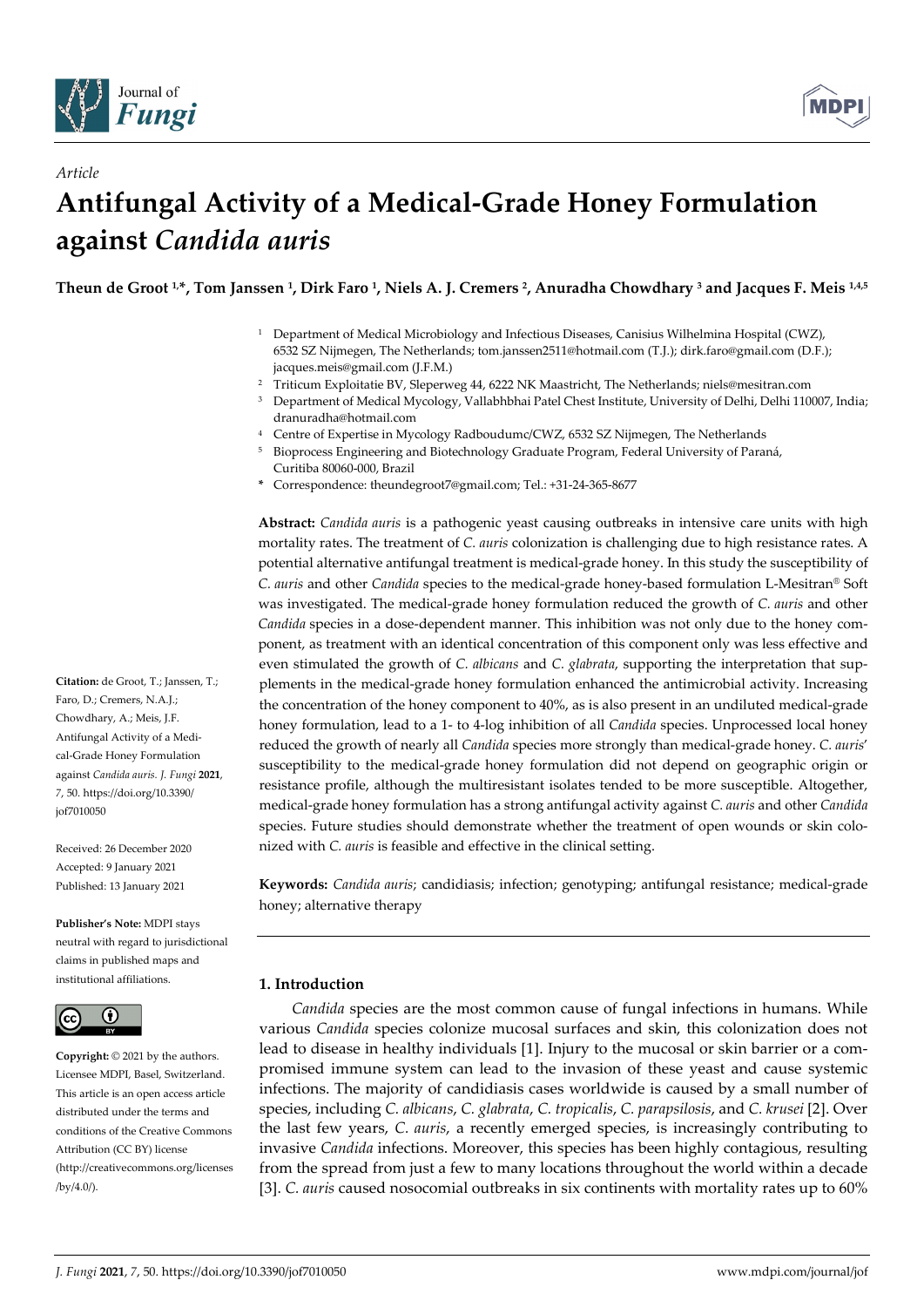at intensive care units [4,5]. Although such patients are already severely ill, it demonstrates the high pathogenicity of this yeast. Whole-genome sequencing has demonstrated that *C. auris* can genotypically be divided into five different clades, from South Asia (I), East Asia (II), Africa (III), South America (IV), and Iran (V) [6,7]. While clades I–IV have all spread to different continents, only one isolate has been identified from the fifth clade until now [6].

The majority of *C. auris* isolates are resistant to fluconazole, the standard antifungal agent [3,8]. This is mainly due to the Y132F and K143R mutations in the *ERG11* gene, which encodes for lanosterol  $14\alpha$ -demethylase [5,8]. This enzyme enables the production of ergosterol, the target of azole agents. Both mutations make this enzyme less sensitive to for azole inhibition [5,8]. Additionally, some isolates also developed resistances to amphotericin B and, to a lesser extent, even to echinocandins [5,8]. While the molecular cause for amphotericin B resistance is still elusive, echinocandin resistance has been repeatedly associated with the S639F mutation in the *FKS1* gene, which encodes for an enzyme involved in the production of the polymer 1,3-beta-D-glucan, an important component of the fungal cell wall that is targeted with echinocandins [8,9]. The S639F mutation blocks the echinocandin-induced inhibition of this enzyme. Treatment options are limited by such multiresistant isolates [3,8].

Due to the limited treatment options of multiresistant isolates, it is essential to expand treatment options. A promising candidate for the treatment of yeasts in wounds and skin colonization is honey. Medical-grade honey follows strict criteria to guarantee its safety, quality, and efficacy, and was also found to be effective in inhibiting different *Candida* species, such as *C. albicans* and *C. tropicalis* [10–13]. Medical-grade honey consists of more than 200 different components influenced by its botanical origin, geographical location and secretions from the bee [14]. The antimicrobial activity of honey is based on multiple mechanisms and involves its osmotic activity, low pH, the formation of hydrogen peroxide, and the presence of various phytochemicals, such as alkaloids and flavonoids (caffeic acid, quercetin, pinobanksin, chrysin and galangin), and bee-added peptides, such as apidaecin and bee-defensin-1, that can exert an antimicrobial effect [14,15]. Antimicrobial resistance towards honey is not reported due to the versatility of the antimicrobial mechanisms [16]. The exact composition of honey highly depends on the geographic origin and the type of nectar, and as such, the antimicrobial activity can vary greatly between different types of honey [15]. L-Mesitran® Soft, a formulation with 40% medical-grade honey, vitamins C and E, lanolin, and polyethylene glycol (PEG) 4000, is already in use as an ointment for wound care and in vitro studies suggest its activity against clinical *Candida* isolates [15]. The addition of vitamins and other components might be essential for the effectiveness of this honey [15,17,18]. Furthermore, the medical-grade honey in L-Mesitran® Soft is carefully selected to minimize the presence of possible pollutants, while any dormant endospores that may be present are eradicated by gamma-sterilization [15]. The aim of this study is to investigate the susceptibility of *C. auris* and other *Candida* species to L-Mesitran® Soft, whether antimicrobial activity can be attributed to the medical-grade honey component only and if another local unprocessed honey can exert similar effects.

# **2. Materials and Methods**

#### *2.1. Honey Samples and Preparation*

CE- and FDA-approved L-Mesitran® Soft [16,19] (formulation containing 40% medical-grade honey, hypoallergenic lanolin, propylene glycol, PEG 4000, and vitamins C and E), pure medical-grade honey following strict guidelines [10] (honey component of ® L-Mesitran® Soft, Brazilian blossom honey) and unprocessed (non-sterilized) local honey (provided by local beekeeper from Mook, the Netherlands) were included in this study. These compounds were suspended in 1× RPMI 1640 medium to reach final concentrations of 16% and 40% (*v*/*v*) after the addition of *Candida* suspensions. As the percentage of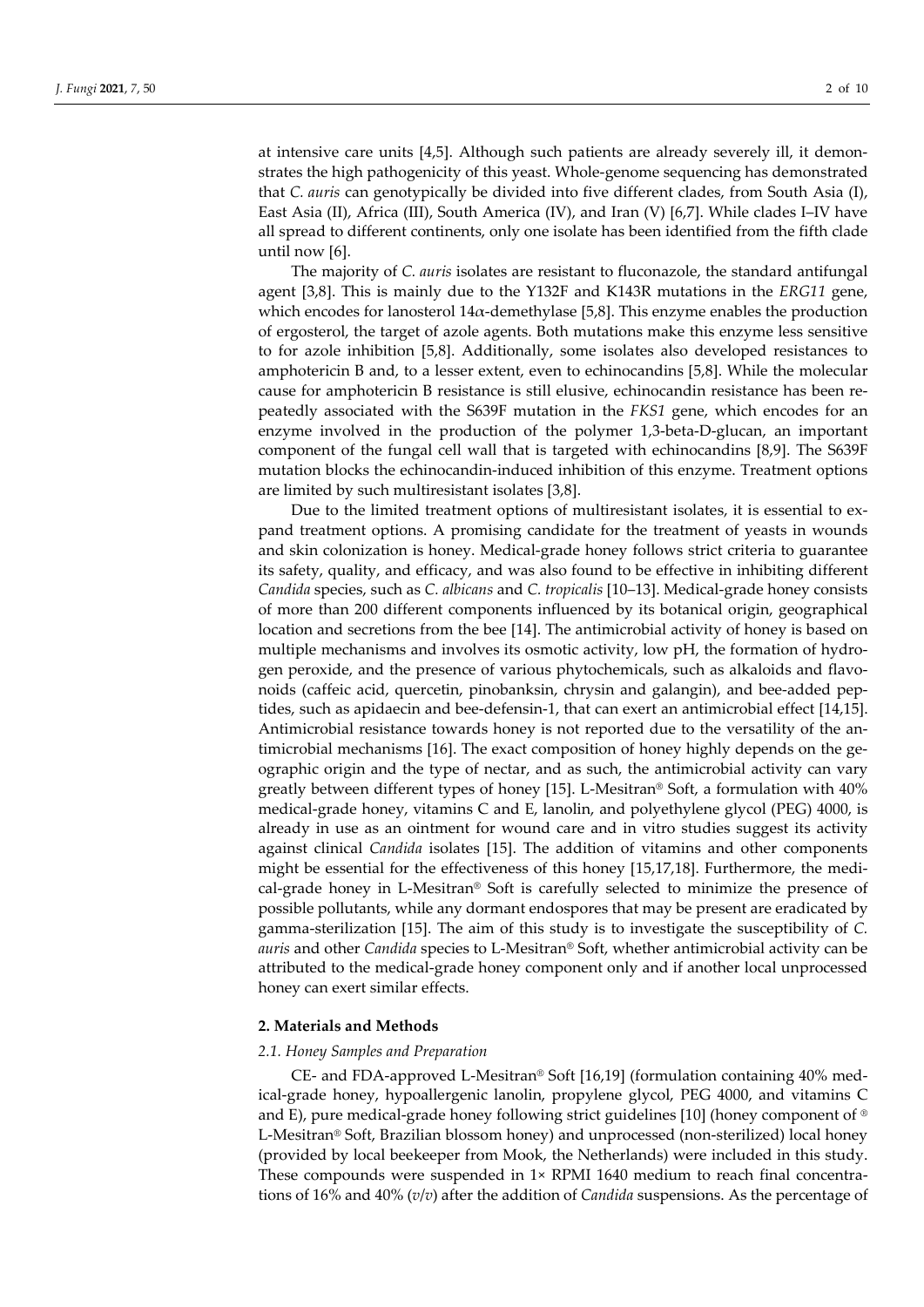honey in L-Mesitran® Soft is 40%, the final honey concentrations in the L-Mesitran® Soft solutions of 16% and 40% (*v*/*v*) were 6.4% and 16%, respectively. Subsequently, a 16% solution of the two other honey products contains the same amount of honey as 40% L-Mesitran® Soft.

# *2.2. Candida Strains*

Clinical isolates from different geographic regions were selected for *C. auris*, *C. albicans*, *C. glabrata*, *C. krusei* and *C. parapsilosis* (Supplementary Table S1), while 32 *C. auris* isolates were used for tests on *C. auris* only. Isolates were stored at −80 °C according to standard procedures. Species identification via sequencing and/or matrix-assisted laser desorption ionization-time of flight mass spectrometry (MALDI-TOF MS) was conducted as described previously [20].

## *2.3. Testing Antifungal Effect Honey*

RPMI 1640 medium (Gibco, Paisley, Scotland, UK) with different concentrations of the honey samples was added to Corning Costar cell culture cluster 96-well plates (Corning Costar Inc., Tewksbury, MA, USA) and stored at −80 °C until use. Strains were suspended in 2.5 mL sterile physiological saline and yeast quantity was determined using the Genesys 20 Spectrophotometer (ThermoSpectronic, UK). After dilution to 75–77% transmittance, corresponding to  $1-5 \times 10^5$  colony-forming units (CFU)/mL, suspensions were  $100 \times$  diluted in RPMI 1640 media. These suspensions  $(100 \mu L)$  were added in triplicate to the Cornstar 96-well plate with honey suspensions (100  $\mu$ L) and incubated in the  $O<sub>2</sub>$  incubator at 35 °C for 24 h. Subsequently, these suspensions were streaked separately on sheep blood agar (ThermoFisher Scientific, Waltham, MA, USA) and incubated in the O2 incubator at 35 °C for 24 h.

# *2.4. Antifungal Susceptibility Testing*

The in vitro antifungal susceptibility of 32 *C. auris* isolates (*n* = 32) was determined using the M38-A2 broth microdilution method of CLSI (Clinical and Laboratory Standards Institute) [5]. The antifungals tested included amphotericin B (Bristol Myers Squib, Woerden, The Netherlands), fluconazole (Pfizer Central Research, Sandwich, UK), itraconazole (Janssen Cilag, Beerse, Belgium), voriconazole (Pfizer Central Research), posaconazole (Merck, Sharp & Dome, Haarlem, The Netherlands), isavuconazole (Basilea Pharmaceutica, Basel, Switzerland), micafungin (Astellas Pharma, Toyama, Japan) and anidulafungin (Pfizer Central Research), all dissolved in DMSO. Isolates were resuspended in RPMI 1640 medium as described, transferred to microtitre plates with antifungals, incubated at 35 °C and analyzed visually after 24 h. Drug- and yeast-free controls were included*.* The MIC endpoints of all drugs except amphotericin B were defined as the lowest drug concentration that caused a prominent decrease in growth (50%) in relation to the controls and for amphotericin B, the MIC was defined as the lowest concentration at which there was 100% inhibition of growth compared with the drug-free control wells.

#### *2.5. C. auris DNA Isolation, Molecular Beacon-Based Melting Curve Analysis and Sequencing*

Single colonies were resuspended in physiological saline with 200 U lyticase (Sigma-Aldrich, St. Louis, MO, USA) and incubated for 5 min at 37 °C, followed by 15 min at 100 °C. These DNA-containing solutions were used for the following molecular analyses. To analyze the presence of S639F in FKS1 in *C. auris*, a molecular beacon-based melting curve analysis was used with excess primer CauF1H1-X (5′-CGTCATGGTGGACAAGTTTCTA-3′), limiting primer CauF1H1-L (5′-GGGTCACTGTGTTTGCTGCTAAGTTGG-3′) and molecular beacon CauF1H1-WT (5′-FAM-CGCGACTTCTTGACTTTGTCCTTGAGAGATCCTGTCGCG-BHQ1-3′) [21]. The thermal program consisted of 3 min incubation at 95 °C; 45 cycles of 10 s at 95 °C, 20 s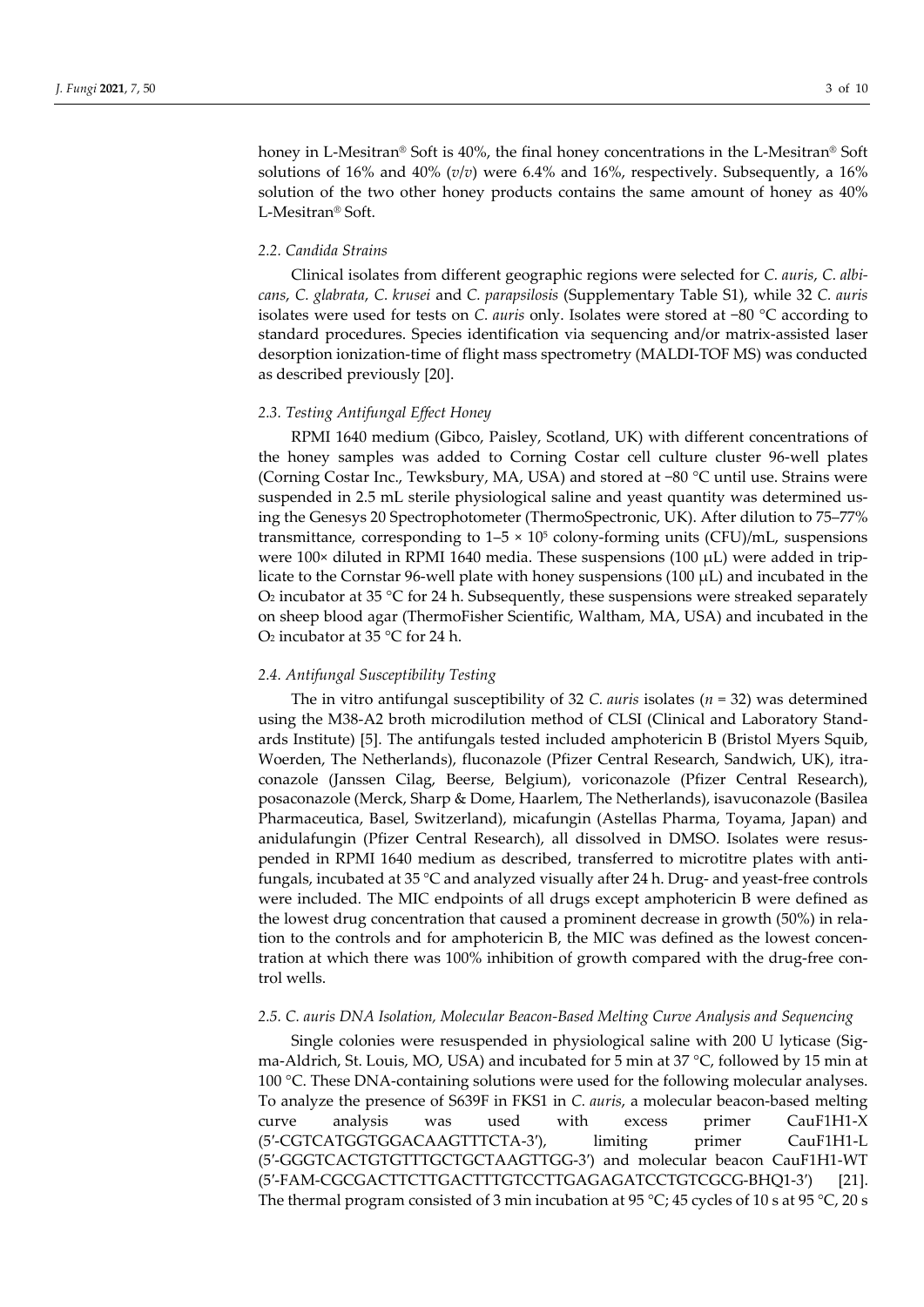at 60 °C, and 30 s at 72 °C; a 2 minute incubation at 72 °C, and following amplification, samples were incubated for 2 min at 95 °C, and melted from 54 °C to 67 °C with a ramp rate of 0.025 °C/s [21], and was executed using a Thermocycler (Westburg, Biometra, Göttingen, Germany). PCR components included 1× Fast Start Taq polymerase buffer with MgCl2, 0.2 mM deoxynucleoside triphosphates (dNTPs), 1 U Faststart Taq polymerase (Roche Diagnostics, Germany), 1 µM CauF1H1-X, 40 nM CauF1H1-L, and 500 nM CauF1H1-WT, water, and DNA. For sequencing, the ERG11 region containing Y132 and K143 was first amplified using primers 5′-TGCTTATTCCCACTTGACCACTCCAG-3′ and 5′-ACTTCCTCTTGGATTCTGGG-3′ with the PCR components and program as described above with final concentrations of  $0.5 \mu M$  for both primers. After amplification, sequencing was performed as described [22]. In short, after purification using the Ampliclean method (NimaGen, Nijmegen, The Netherlands), the sequencing PCR was performed using  $0.5 \mu L$  BrilliantDye premix,  $1.75 \mu L$  BrilliantDye  $5 \times$  sequencing buffer (NimaGen), 5 pmol fwd or rev primer, 5.75 µL water, and 1 µL DNA. After D-Pure purification (NimaGen) sequencing was performed using the 3500XL genetic analyzer (Applied Biosystems, Foster City, CA, USA) and data were analyzed in Bionumerics 7.6.1 (Applied Maths, Kortrijk, Belgium).

#### *2.6. Statistical Analysis*

A 2-way ANOVA with Bonferroni's multiple comparisons test was used to determine whether the effect of different honeys on *C. auris* were different from effects on other *Candida* species, while a 1-way ANOVA with Bonferroni's multiple comparisons test was used for other analyses. Data was analyzed using Prism.

#### **3. Results**

# *3.1. Medical-Grade Honey Formulation Reduces C. auris Growth in a Concentration-Dependent Manner*

To investigate the susceptibility of *C. auris* to the medical-grade honey formulation L-Mesitran® Soft in comparison with other *Candida* species, we selected three isolates each of *C. auris*, *C. albicans*, *C. glabrata*, *C. krusei* and *C. parapsilosis* from different geographic regions. To test whether a potential susceptibility to the medical-grade honey formulation was largely due to the honey component or a synergistic effect of all ingredients together, the *Candida* isolates were also exposed to the pure medical-grade honey component only. After culture, resuspensions of these isolates were added to well plates with L-Mesitran® Soft or medical-grade honey. A 24-h incubation with the medical-grade honey formulation induced a concentration-dependent reduction in *C. auris* CFU and the other *Candida* species (Figure 1). Surprisingly, a concentration of 16% medical-grade honey, which resembled the honey concentration in L-Mesitran® Soft—40%, reduced the CFU of *C. auris*, *C. krusei* and *C. parapsilosis* less than 1-log, while it even stimulated growth in *C. albicans*, and *C. glabrata,* demonstrating that the honey component alone does not explain the effect of the medical-grade honey formulation (Figure 1).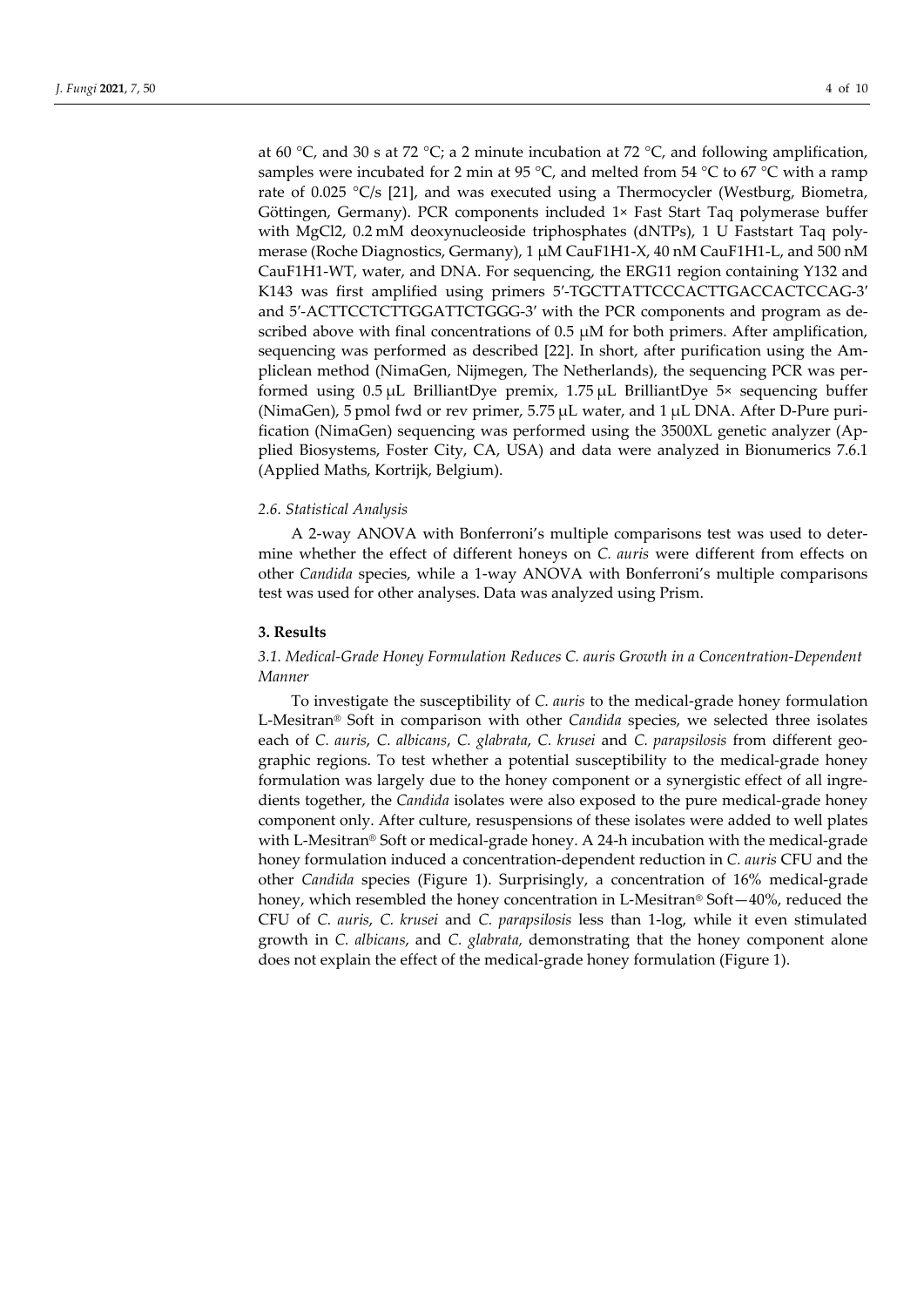

**Figure 1.** The effect of L-Mesitran® Soft and its honey component on different *Candida* species. Isolates from five *Candida* species ( $n = 3$  for each species) were incubated with L-Mesitran® Soft $-16\%$  and  $-40\%$  and medical-grade honey $-16\%$ . Data are presented as reduction in CFU. Significant differences  $(p < 0.05)$  are indicated with an asterisk.

#### *3.2. Candida Growth Is Inhibited by Honey*

Next, we tested whether a 2.5-fold higher concentration of medical-grade honey (40%) affected the growth of *C. auris* and the other *Candida* species. The medical-grade honey in this concentration is also present in the undiluted medical-grade honey formulation. Furthermore, to determine whether the potential antifungal effect of the medical-grade honey was more effective than a random other honey, we compared its efficacy to unprocessed local honey. Medical-grade honey at a concentration of 40% led to a lower number of CFU for all *Candida* species, while this was also observed for the local unprocessed honey—40% (Figure 2). Comparing the effect of medical-grade honey with local unprocessed honey, we found that the latter honey was more effective in reducing all *Candida* species, except *C. krusei* for which no significant difference was found.



**Figure 2.** The effect of medical-grade honey vs local honey on the growth of different *Candida* species. Isolates from five *Candida* species ( $n = 3$  for each species) were incubated with 40% of medical-grade honey (MGH) or local unprocessed honey (LUH). Data are presented as reduction in CFU. Significant differences (*p* < 0.05) as compared to MGH are indicated with an asterisk.

# *3.3. C. auris Susceptibility to Medical-Grade Honey Formulation Is not Dependent on Genetic Origin but Seems Increased in Multiresistant Isolates*

To investigate whether the susceptibility of *C. auris* to the medical-grade honey formulation L-Mesitran® Soft was dependent on its genetic origin or resistance to antifungals, we tested this medical-grade honey formulation at a concentration of 40% on 32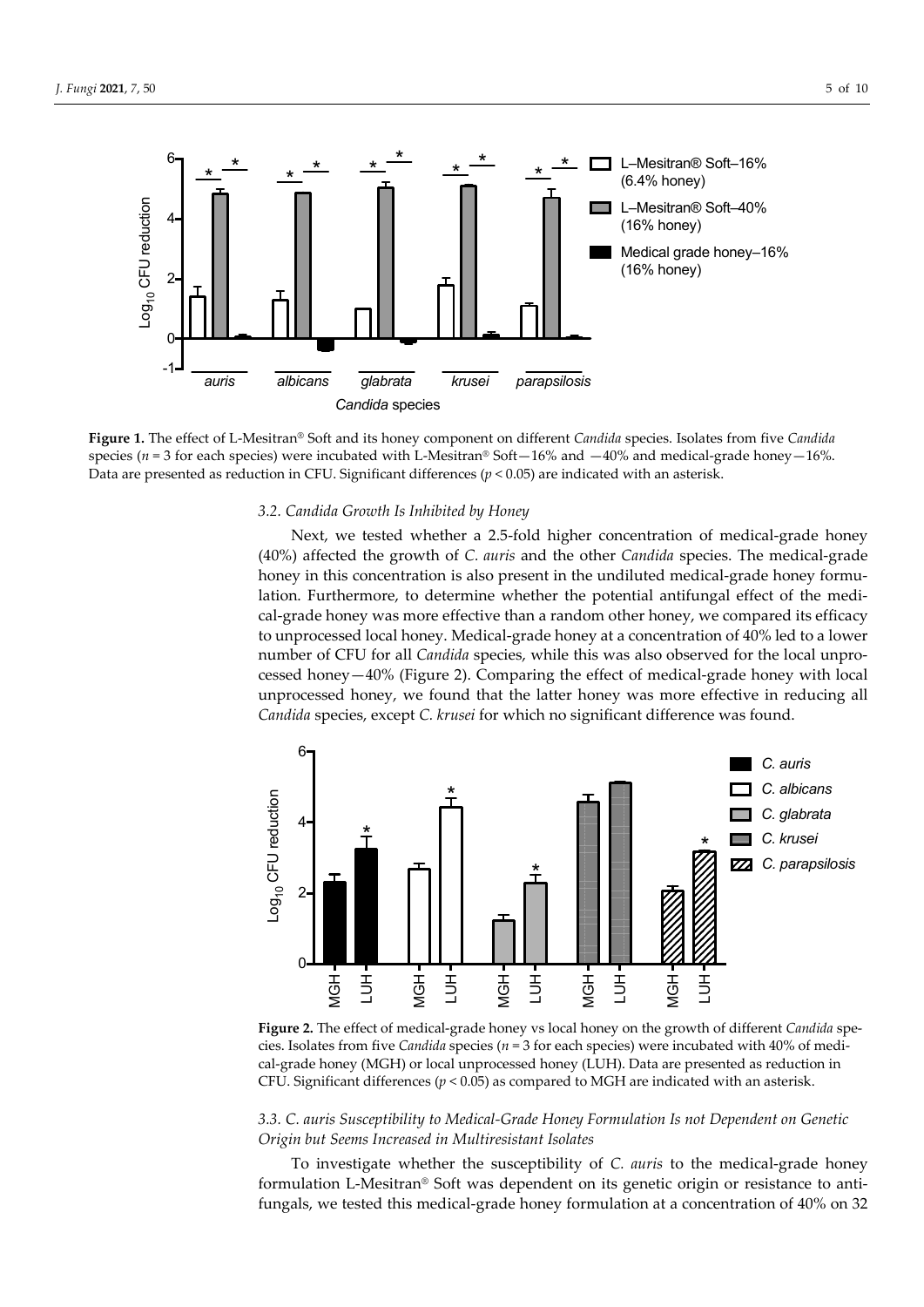*C. auris* isolates originating from the five known *C. auris* clades and determined the antifungal susceptibility. No difference in susceptibility to the medical-grade honey formulation was found between the different clades (Figure 3a). Subsequently, analyzing the antifungal resistance, we found that out of the 32 isolates, 30 were resistant to fluconazole, 3 to amphotericin B, and 2 to echinocandins (Table 1). By investigating the molecular cause of fluconazole and echinocandin resistance via sequencing, we found that from the 30 fluconazole-resistant isolates, 13 harbored the Y132F mutation, and 8 the K143R mutation in *ERG11*. Using melting curve analysis, we found that the two isolates with echinocandin resistance both harbored the S639F mutation in *FKS1* (Supplementary Figure S1). Surprisingly, the melting curve of the Iranian isolate, in vitro susceptible to echinocandins, was also indicative of the S639F mutation in FKS1. Analyzing this region using whole-genome sequencing data [6] confirmed that this isolate indeed contains a SNP in the third nucleotide encoding S639, but this SNP did not alter amino acid coding and, as such, did not affect echinocandin susceptibility. No significant difference in growth was found in response to exposure with medical-grade honey formulation at a concentration of 40% when grouping the fluconazole susceptible isolates, those resistant to fluconazole, and the multiresistant isolates (resistant to fluconazole and echinocandin, or amphotericin B). However, the multiresistant isolates tended to be more susceptible to L-Mesitran® Soft exposure (Figure 3b).



**Figure 3.** The impact of *C. auris* traits on antifungal activity of L-Mesitran® Soft. *C. auris* isolates with (**a**) different geographic origins, and; (**b**) different antifungal susceptibilities, were incubated with L-Mesitran® Soft—40%. Multiresistant isolates include those that are resistant to fluconazole and echinocandin and/or amphotericin B. No significant differences were found between groups.

|  |  |  | Table 1. Overview susceptibility of clinical C. auris isolates with the corresponding mutations |
|--|--|--|-------------------------------------------------------------------------------------------------|
|--|--|--|-------------------------------------------------------------------------------------------------|

|                       |                    |       |                |     | MIC for Different Antifungals ( $\mu$ g/mL) <sup>2</sup> |            | Log Growth<br>Reduction |                                 | Sequencing/Melt<br>Curve $4$ |             |                                 |       |                  |                   |
|-----------------------|--------------------|-------|----------------|-----|----------------------------------------------------------|------------|-------------------------|---------------------------------|------------------------------|-------------|---------------------------------|-------|------------------|-------------------|
| $CWZ$ ID <sup>1</sup> | Country            | Clade |                |     |                                                          |            |                         |                                 |                              |             | with                            |       |                  |                   |
|                       |                    |       | <b>AMB FLC</b> |     | <b>ITC</b>                                               | <b>VOR</b> | <b>POS</b>              | <b>ISA</b>                      | ANI                          | <b>MICA</b> | L-Mesitran<br>Soft <sup>3</sup> | Y132  | K <sub>143</sub> | S <sub>6</sub> 39 |
| 10-11-10-19           | <b>Netherlands</b> |       | 1              | 64  | 0.063                                                    | 0.25       |                         | $< 0.016$ $< 0.016$ 0.063       |                              | 0.063       | 4.7                             | Y132F | WТ               | <b>WT</b>         |
| 10-11-10-29           | Oman               |       | $\mathcal{P}$  | 16  | < 0.016                                                  | 0.063      | < 0.016                 | $< 0.016$ 0.031                 |                              | 0.031       | 4.4                             | WТ    | <b>K143R</b>     | WТ                |
| $10-11-10-30$         | Oman               |       |                | >64 | 0.25                                                     |            | 0.063                   | 0.125                           | 0.063                        | 0.063       | 5.2                             | WТ    | K143R            | WТ                |
| 10-11-13-25           | India              |       | 1              | 64  | 0.125                                                    | 0.125      | 0.031                   | 0.031                           | 0.063                        | 0.063       | 4.6                             | WT    | <b>K143R</b>     | WT                |
| $10-04-18-46$         | India              |       |                | >64 | 0.25                                                     | 4          | 0.125                   | 0.5                             | 0.063                        | 0.063       | 5.3                             | Y132F | <b>WT</b>        | WT                |
| 10-12-18-19           | India              |       | 1              | >64 | 0.25                                                     | 0.5        | 0.063                   | 0.125                           | 0.125                        | 0.063       | 3.6                             | WТ    | WT               | WT                |
| $10-12-12-01$         | Germany            |       |                | 16  | < 0.016                                                  | 0.125      |                         | $\leq 0.016$ $\leq 0.016$ 0.031 |                              | 0.063       | 5.3                             | Y132F | WT               | WT                |
| 10-12-12-02           | Germany            |       |                | 8   | 0.063                                                    | 0.125      | < 0.016                 | $< 0.016$ 0.125                 |                              | 0.125       | 4.2                             | Y132F | WТ               | WT                |
| 10-08-12-39           | England            |       |                | 4   | < 0.016                                                  | 0.031      |                         | $< 0.016$ $< 0.016$ 0.031       |                              | 0.031       | 5.1                             | Y132F | WT               | WT                |
| 10-08-12-40           | England            |       |                | 16  | < 0.016                                                  | 0.125      | < 0.016                 | $< 0.016$ 0.125                 |                              | 0.063       | 4.8                             | Y132F | WТ               | WT                |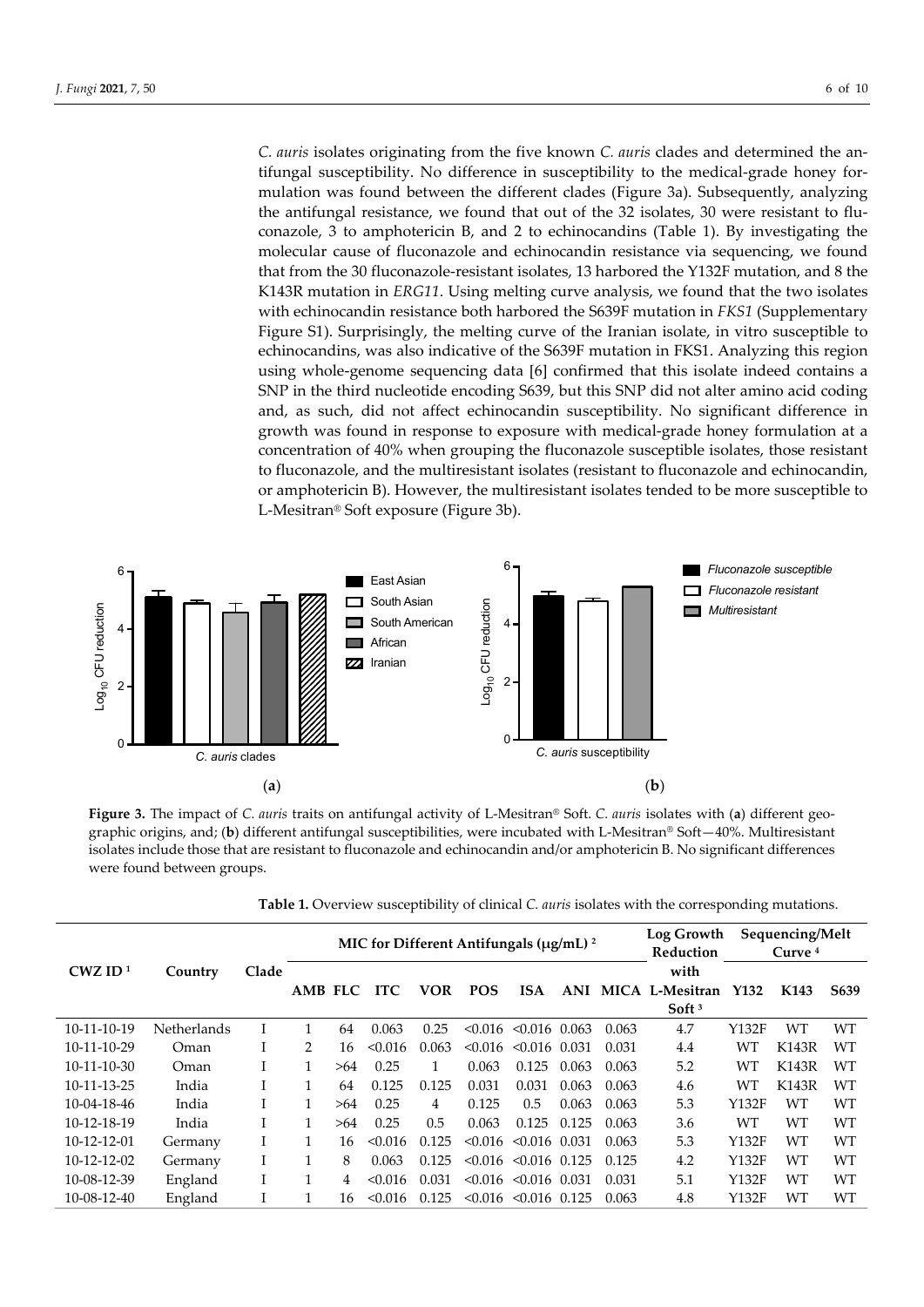| 10-12-18-16 | Pakistan     | I           | 0.25           | 1   | < 0.016 | < 0.016        | < 0.016 | < 0.016        | 0.063 | 0.063 | 5.2 | WT        | <b>WT</b>    | <b>WT</b> |
|-------------|--------------|-------------|----------------|-----|---------|----------------|---------|----------------|-------|-------|-----|-----------|--------------|-----------|
| 10-12-18-17 | Pakistan     | I           | 1              | >64 | 0.25    | 1              | 0.063   | 0.125          | 0.063 | 0.063 | 4.0 | WT        | <b>K143R</b> | <b>WT</b> |
| 10-08-13-03 | Kuwait       |             | $\mathbf{1}$   | >64 | 0.25    | 1              | 0.063   | 0.25           | 0.125 | 0.063 | 5.2 | WT        | K143R        | WТ        |
| 10-08-13-46 | Kuwait       | I           | 1              | >64 | 0.25    | 0.5            | 0.063   | 0.125          | 0.063 | 0.063 | 5.3 | WT        | K143R        | <b>WT</b> |
| 10-05-12-66 | India        | Ι           | 8              | 64  | 0.5     | 2              | 0.25    | 0.5            | 8     | 8     | 5.3 | WT        | K143R        | S639F     |
| 10-05-12-72 | India        | 1           | 2              | 64  | 0.125   | 16             | 4       | 4              | 0.125 | 0.125 | 5.3 | Y132F     | <b>WT</b>    | WT        |
| 10-05-12-42 | India        |             | $\overline{4}$ | 64  | 0.5     | 8              | 2       | $\overline{2}$ | 0.125 | 0.06  | 5.3 | Y132F     | WT           | WT        |
| 10-05-12-62 | India        |             | 0.5            | 64  | 0.125   | $\overline{2}$ | 0.03    | 0.25           | 8     | 8     | 5.3 | WT        | K143R        | S639F     |
| 10-11-13-45 | India        |             | $\mathbf{1}$   | 64  | 16      | 16             | 8       | $\overline{2}$ | 0.25  | 0.125 | 5.4 | Y132F     | WT           | WT        |
| 10-03-10-62 | South Korea  | H           | 0.5            | 64  | 0.25    | $\mathbf{1}$   | 0.063   | 0.25           | 0.031 | 0.063 | 5.5 | <b>WT</b> | WT           | WT        |
| 10-03-10-63 | South Korea  | $_{\rm II}$ | 0.5            | 64  | 0.25    | 1              | 0.063   | 0.5            | 0.063 | 0.063 | 5.4 | WT        | WT           | WT        |
| 10-12-18-10 | Japan        | П           | 0.5            | 1   | < 0.016 | < 0.016        | < 0.016 | < 0.016        | 0.063 | 0.063 | 5.1 | <b>WT</b> | WT           | <b>WT</b> |
| 10-03-10-64 | Japan        | $_{\rm II}$ | 0.5            | 2   | < 0.016 | < 0.016        | < 0.016 | < 0.016        | 0.063 | 0.063 | 4.4 | WT        | WT           | WТ        |
| 10-05-15-49 | South Africa | Ш           | 0.5            | 64  | 0.125   | 2              | 0.031   | 0.031          | 0.25  | 0.125 | 4.4 | WT        | WT           | WT        |
| 10-05-15-50 | South Africa | Ш           | 0.5            | 64  | 0.063   | $\mathbf{1}$   | 0.031   | 0.031          | 0.125 | 0.063 | 5.3 | <b>WT</b> | <b>WT</b>    | <b>WT</b> |
| 10-08-12-09 | Spain        | Ш           | 0.25           | >64 | 0.125   | 0.5            | < 0.016 | < 0.016        | 0.063 | 0.063 | 4.5 | WT        | WT           | WT        |
| 10-08-08-21 | Spain        | Ш           | 0.5            | 64  | 0.125   | $\mathbf{1}$   | 0.063   | 0.063          | 0.063 | 0.063 | 5.4 | <b>WT</b> | <b>WT</b>    | WT        |
| 10-08-01-01 | Venezuela    | IV          | 0.5            | >64 | 0.25    | 4              | 0.063   | 0.5            | 0.125 | 0.063 | 4.9 | Y132F     | WT           | WT        |
| 10-08-01-02 | Venezuela    | IV          | 0.5            | >64 | 0.25    | 4              | 0.125   | 0.5            | 0.125 | 0.125 | 4.1 | Y132F     | WT           | WT        |

<sup>1</sup> CWZ ID refers to local identification number at CWZ (Canisius Wilhelmina Ziekenhuis). <sup>2</sup> CDC's tentative breakpoints are ≥2 µg/mL for amphotericin B (AMB), ≥32 µg/mL for fluconazole (FLC), ≥4 µg/mL for echinocandins anidulafungin (ANI) and micafungin (MICA), while for the triazoles itraconazole (ITC), voriconazole (VOR), posaconazole (POS) and isavuconazole (ISA) no breakpoints are available.  $3$  Log growth reduction after treatment with L-Mesitran Soft 40%.  $4$  The presence or absence of Y132F/K143R and S639F mutations in ERG11 or FKS1, respectively. WT, wildtype. \* Determined using WGS data [6] (melt curve analysis indicated the presence of S639F).

10-11-03-69 Colombia IV 1 2 0.063 0.031 <0.016 0.031 0.125 0.063 5.3 WT WT WT 10-11-03-87 Colombia IV 0.5 4 0.031 0.031 <0.016 0.031 0.063 0.063 4.0 WT WT WT 10-11-10-18 Iran V 0.5 16 0.063 0.125 <0.016 0.063 0.016 0.031 5.2 WT WT WT \*

# **4. Discussion**

In this study we found that the medical-grade honey formulation L-Mesitran® Soft reduced *C. auris* CFU in a dose-dependent manner. Similar effects were found for *C. albicans*, *C. glabrata*, *C. krusei* and *C. parapsilosis*. L-Mesitran® Soft consists of 40% medical-grade honey, hypoallergenic lanolin, propylene glycol, PEG 4000, and vitamins C and E. To understand whether the antifungal effect of this medical-grade honey formulation was mainly caused by the honey component, we exposed *C. auris* and the other *Candida* species also to the medical-grade honey component only. An identical concentration of honey as was present in the medical-grade honey formulation hardly reduced the growth of *C. auris*, *C. krusei* and *C. parapsilosis*, while it even stimulated the growth of *C. albicans* and *C. glabrata*. Thus, the honey component alone is not sufficient to mimic the effect of the medical-grade honey formulation on *C. auris*. The enhanced antimicrobial activity of L-Mesitran® Soft has previously been attributed to the different supplements in the formulation [15,17,18,23]. Recently, a synergistic activity caused by the different ingredients of L-Mesitran® Soft has been shown against *Pseudomonas aeruginosa* and *Staphylococcus aureus* biofilm formation and eradication [23].

To further analyze the effect of the honey component only, we investigated whether higher concentrations of honey would affect the growth of the different *Candida* species. Increasing the concentration of honey from 16% to 40% led to a 2-log reduction in the CFU of *C. auris*, while the CFUs of the other *Candida* species were also reduced by 1- to 4-log, with *C. glabrata* being least susceptible and *C. krusei* most susceptible. As previous studies found differences in the susceptibility of yeasts to different types of honey [11– 13], the five *Candida* species were also treated with a local unprocessed honey. Local unprocessed honey (40%) caused a 2- to 5-log reduction in all *Candida* species. Thus, the local unprocessed honey was roughly 1-log more effective than the medical-grade honey in reducing *Candida* growth. This suggests that the antifungal constituents of the unpro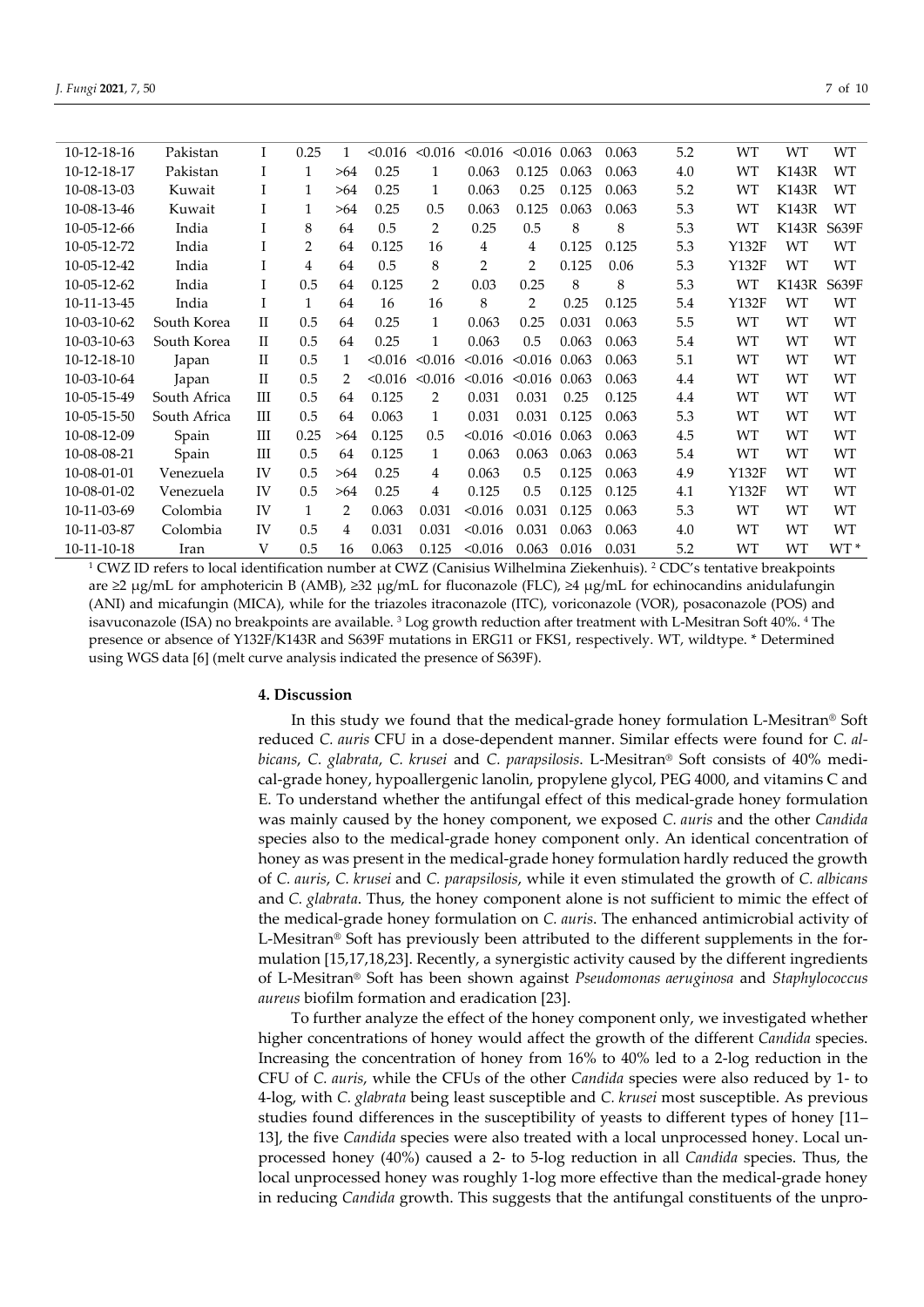cessed local honey were more effective, or that the gamma-irradiation of honey reduced the efficacy of the medical-grade honey. A 100-fold difference in antimicrobial activity between honey types has been reported previously [24,25], but more interestingly, we here show that the antimicrobial activity of honey can be strongly enhanced by using supplements, such as those used in L-Mesitran® Soft. Even at 6.25-fold dilution, this medical-grade honey formulation induced a more than 1-log reduction in all *Candida* strains. This medical-grade honey formulation effectively treats infected human wounds with (multiresistant) bacteria [16] and the canine otitis externa [26]. Therefore L-Mesitran® Soft is a potential candidate for the treatment of wounds and skin colonized with *C. auris* and other *Candida* species.

Finally, we found that the susceptibility of *C. auris* to L-Mesitran® Soft is not affected by its geographic origin, as the susceptibility of different clades to this medical-grade honey formulation did not differ. Resistance to fluconazole alone or combined with echinocandin and/or amphotericin B resistance did not affect the susceptibility of *C. auris* isolates to the medical-grade honey formulation, although the multiresistant isolates tended to be more sensitive. The increased susceptibility of multiresistant microorganisms to alternative treatments has been observed previously, and is known as collateral susceptibility [27–29]. Studies including larger numbers of multiresistant isolates should determine whether multiresistant *C. auris* also demonstrates collateral susceptibility.

#### **5. Conclusions**

*C. auris* and other *Candida* species are highly susceptible to medical-grade honey and local unprocessed honey in vitro. More interestingly, L-Mesitran® Soft, a medical-grade honey-based wound care formulation, showed significantly higher antimicrobial activity, supporting the interpretation that the antimicrobial activity of medical-grade honey was strongly enhanced by different supplements. Therefore, this medical-grade honey formulation might therefore be a promising treatment for open wounds or skin colonized with *C. auris*. Future studies should demonstrate whether such treatment is feasible and effective in the clinical setting.

**Supplementary Materials:** The following are available online at www.mdpi.com/2309-608X/7/1/50/s1, Supplementary Figure S1. Normalized Melting Curves for *C. auris* isolates. Supplementary Table S1: Overview of strains for each *Candida* species.

**Author Contributions:** conceptualization, T.d.G., J.F.M.; methodology, D.F.; formal analysis, T.J., D.F., T.d.G.; investigation, T.J., D.F.; resources, A.C., J.F.M.; writing—original draft preparation, T.d.G., T.J.; writing—review and editing, D.F., A.C., N.A.J.C., J.F.M. All authors have read and agreed to the published version of the manuscript.

**Funding:** This research received no external funding.

**Institutional Review Board Statement:** Not applicable.

**Informed Consent Statement:** Not applicable.

**Data Availability Statement:** The data presented in this study are available on reasonable request from the corresponding author.

**Acknowledgments:** We thank Triticum Exploitatie BV for donating L-Mesitran Soft and medical-grade raw honey components.

**Conflicts of Interest:** N.A.J.C. is employed by Triticum Exploitatie BV, the manufacturer of L-Mesitran Soft. Triticum Exploitatie BV was not involved in the design of the study, in the collection, analyses or interpretation of the data, and presentation of the results. All other authors declare no conflict of interest.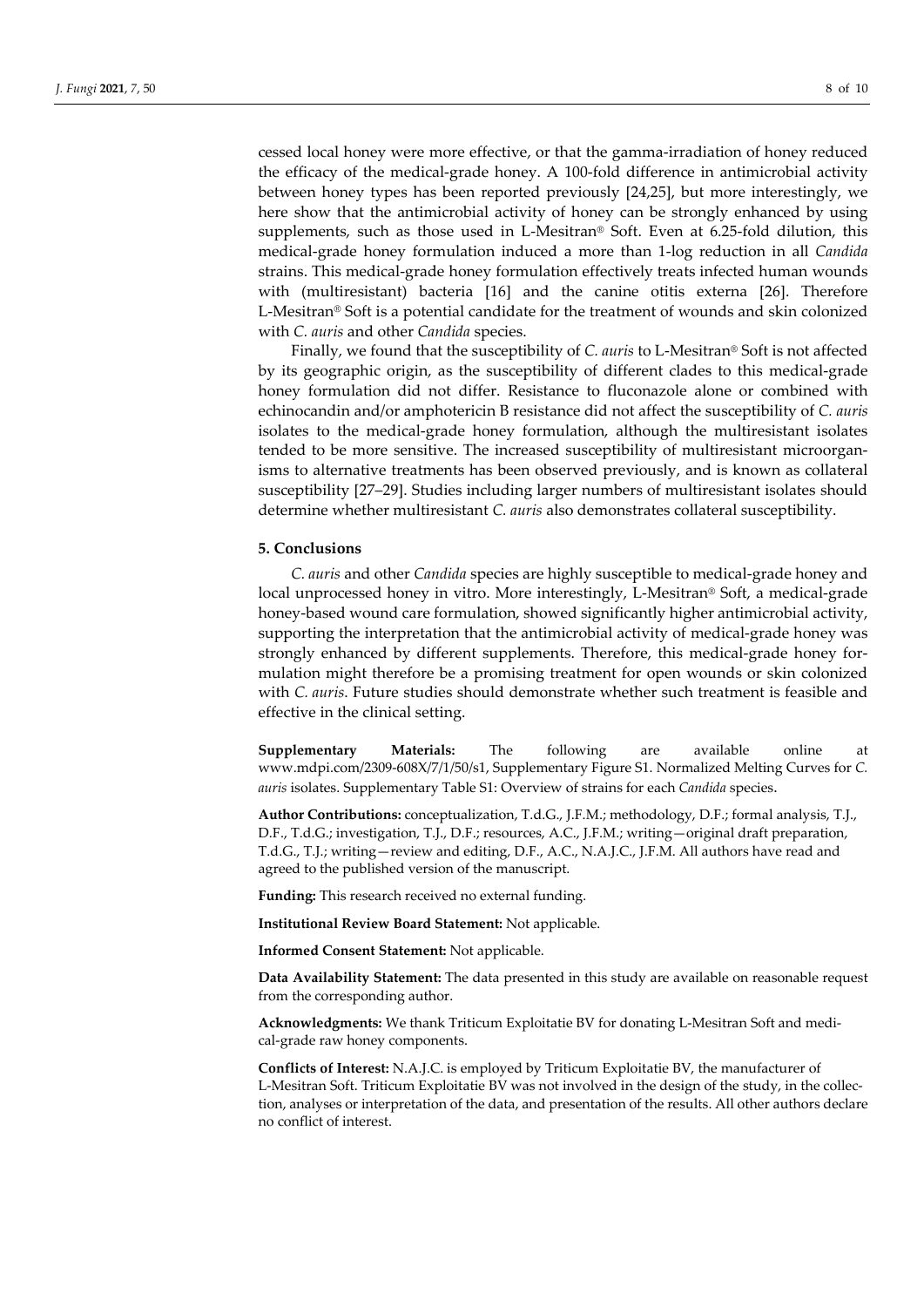## **References**

- 1. Kühbacher, A.; Burger-Kentischer, A.; Rupp, S. Interaction of *Candida* species with the skin. *Microorganisms* **2017**, *5*, 32, doi:10.3390/microorganisms5020032.
- 2. Singh, D.K.; Tóth, R.; Gácser, A. Mechanisms of pathogenic *Candida* species to evade the host complement attack. *Front. Cell Infect. Microbiol.* **2020**, *10*, 94, doi:10.3389/fcimb.2020.00094.
- 3. Chowdhary, A.; Sharma, C.; Meis, J.F. *Candida auris*: A rapidly emerging cause of hospital-acquired multidrug-resistant fungal infections globally. *PLoS Pathog.* **2017**, *13*, e1006290, doi:10.1371/journal.ppat.1006290.
- 4. Cortegiani, A.; Misseri, G.; Fasciana, T.; Giammanco, A.; Giarratano, A.; Chowdhary, A. Epidemiology, clinical characteristics, resistance, and treatment of infections by *Candida auris*. *J. Intensive Care* **2018**, *6*, 69, doi:10.1186/s40560-018-0342-4.
- 5. Chowdhary, A.; Prakash, A.; Sharma, C.; Kordalewska, M.; Kumar, A.; Sarma, S.; Tarai, B.; Singh, A.; Upadhyaya, G.; Upadhyay, S.; et al. A multicentre study of antifungal susceptibility patterns among 350 *Candida auris* isolates (2009-17) in India: Role of the ERG11 and FKS1 genes in azole and echinocandin resistance. *J. Antimicrob. Chemother.* **2018**, *73*, 891–899, doi:10.1093/jac/dkx480.
- 6. Chow, N.A.; de Groot, T.; Badali, H.; Abastabar, M.; Chiller, T.M.; Meis, J.F. Potential fifth clade of *Candida auris*, Iran, 2018. *Emerg. Infect. Dis.* **2019**, *25*, 1780–1781, doi:10.3201/eid2509.190686.
- 7. Lockhart, S.R.; Etienne, K.A.; Vallabhaneni, S.; Farooqi, J.; Chowdhary, A.; Govender, N.P.; Colombo, A.L.; Calvo, B.; Cuomo, C.A.; Desjardins, C.A.; et al. Simultaneous emergence of multidrug-resistant *Candida auris* on 3 continents confirmed by whole-genome sequencing and epidemiological analyses. *Clin. Infect. Dis* **2017**, *64*, 134–140, doi:10.1093/cid/ciw691.
- 8. Kordalewska, M.; Perlin, D.S. Identification of drug resistant *Candida auris*. *Front. Microbiol.* **2019**, *10*, 1918, doi:10.3389/fmicb.2019.01918.
- 9. Kordalewska, M.; Lee, A.; Park, S.; Berrio, I.; Chowdhary, A.; Zhao, Y.; Perlin, D.S. Understanding echinocandin resistance in the emerging pathogen *Candida auris*. *Antimicrob. Agents Chemother.* **2018**, *62*, e00238-18. doi:10.1128/aac.00238-18.
- 10. Hermanns, R.; Mateescu, C.; Thrasyvoulou, A.; Tananaki, C.; Wagener, F.A.D.T.G.; Cremers, N.A.J. Defining the standards for medical grade honey. *J. Apic. Res.* **2020**, *59*, 125–135, doi:10.1080/00218839.2019.1693713.
- 11. Anand, S.; Deighton, M.; Livanos, G.; Pang, E.C.K.; Mantri, N. Agastache honey has superior antifungal activity in comparison with important commercial honeys. *Sci. Rep.* **2019**, *9*, 18197, doi:10.1038/s41598-019-54679-w.
- 12. Fernandes, L.; Oliveira, A.; Henriques, M.; Rodrigues, M.E. Honey as a strategy to fight *Candida tropicalis* in mixed-biofilms with *Pseudomonas aeruginosa*. *Antibiotics* **2020**, *9*, 43, doi:10.3390/antibiotics9020043.
- 13. Irish, J.; Carter, D.A.; Shokohi, T.; Blair, S.E. Honey has an antifungal effect against *Candida* species. *Med. Mycol* **2006**, *44*, 289–291, doi:10.1080/13693780500417037.
- 14. Nolan, V.C.; Harrison, J.; Cox, J.A.G. Dissecting the antimicrobial composition of honey. *Antibiotics* **2019**, *8*, 251, doi:10.3390/antibiotics8040251.
- 15. Hermanns, R.; Cremers, N.A.J.; Leeming, J.P.; van der Werf, E.T. Sweet relief: Determining the antimicrobial activity of medical grade honey against vaginal isolates of *Candida albicans*. *J. Fungi* **2019**, *5*, 85, doi:10.3390/jof5030085.
- 16. Nair, H.K.R.; Tatavilis, N.; Pospisilova, I.; Kucerova, J.; Cremers, N.A.J. Medical-grade honey kills antibiotic-resistant bacteria and prevents amputation in diabetics with infected ulcers: A prospective case series. *Antibiotics* **2020**, *9*, 529, doi:10.3390/antibiotics9090529.
- 17. Cremers, N.; Belas, A.; Santos, C.S.; Couto, I.; de Rooster, H.; Pomba, C. In vitro antimicrobial efficacy of two medical grade honey formulations against common high-risk meticillin-resistant staphylococci and *Pseudomonas* spp. pathogens. *Vet. Dermatol.* **2020**, *31*, 90–96, doi:10.1111/vde.12811.
- 18. Oliveira, A.M.P.; Devesa, J.S.P.; Hill, P.B. In vitro efficacy of a honey-based gel against canine clinical isolates of *Staphylococcus pseudintermedius* and *Malassezia pachydermatis*. *Vet. Dermatol.* **2018**, *29*, 180-e65, doi:10.1111/vde.12533.
- 19. Smaropoulos, E.; Cremers, N.A.J. Medical grade honey for the treatment of extravasation-induced injuries in preterm neonates—A case series. *Adv. Neonatal Care* **2020**, in press.
- 20. Prakash, A.; Sharma, C.; Singh, A.; Kumar, S.P.; Kumar, A.; Hagen, F.; Govender, N.P.; Colombo, A.L.; Meis, J.F.; Chowdhary, A. Evidence of genotypic diversity among *Candida auris* isolates by multilocus sequence typing, matrix-assisted laser desorption ionization time-of-flight mass spectrometry and amplified fragment length polymorphism. *Clin. Microbiol. Infect.* **2016**, *22*, 277.e1–277.e9, doi:10.1016/j.cmi.2015.10.022.
- 21. Hou, X.; Lee, A.; Jiménez-Ortigosa, C.; Kordalewska, M.; Perlin, D.S.; Zhao, Y. Rapid detection of ERG11-associated azole resistance and FKS-associated echinocandin resistance in *Candida auris*. *Antimicrob. Agents Chemother.* **2019**, *63*, e01811-18. doi:10.1128/aac.01811-18.
- 22. de Groot, T.; Puts, Y.; Berrio, I.; Chowdhary, A.; Meis, J.F. Development of *Candida auris* short tandem repeat typing and its application to a global collection of isolates. *mBio* **2020**, *11*, e02971-19, doi:10.1128/mBio.02971-19.
- 23. Pleeging, C.C.F.; Coenye, T.; Mossialos, D.; De Rooster, H.; Chrysostomou, D.; Wagener, F.A.D.T.G.; Cremers, N.A.J. Synergistic antimicrobial activity of supplemented medical-grade honey against *Pseudomonas aeruginosa* biofilm formation and eradication. *Antibiotics* **2020**, *9*, 866, doi:10.3390/antibiotics9120866.
- 24. Lusby, P.E.; Coombes, A.L.; Wilkinson, J.M. Bactericidal activity of different honeys against pathogenic bacteria. *Arch. Med. Res.* **2005**, *36*, 464–467, doi:10.1016/j.arcmed.2005.03.038.